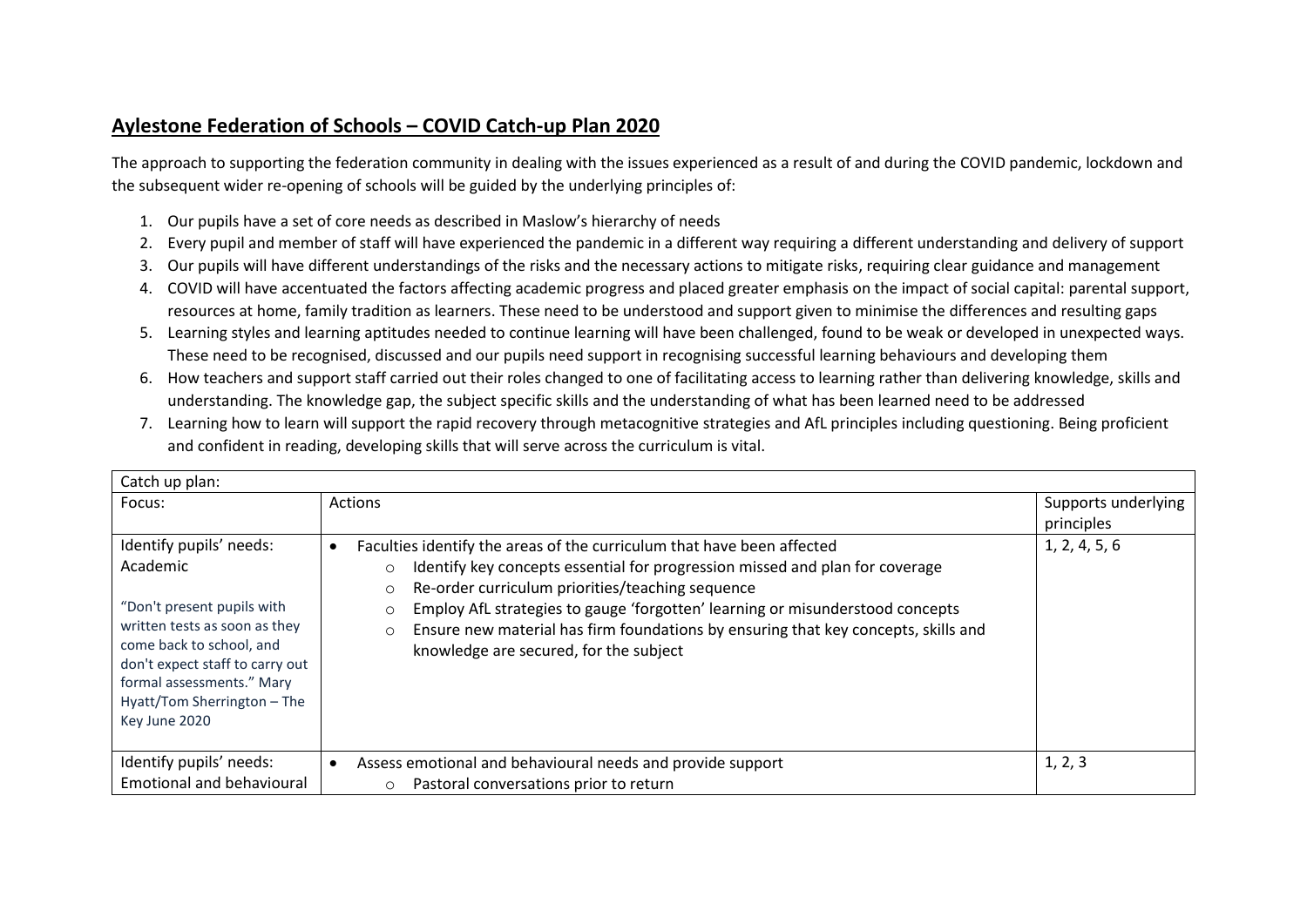| "before you start<br>teaching your curriculum<br>again, make sure your<br>pupils are emotionally<br>settled and feel secure at<br>school." Mary Hyatt/Tom<br>Sherrington - The Key June<br>2020 | Transition support for Yr7<br>Academic<br>$\circ$<br>Pastoral<br>$\circ$<br>Identify potential SEN needs and support staff in adapting to meet those needs<br>$\bullet$                                                                                                                                                                                                                                                                                                                                                                                                                                                                                                                                                                                   |            |
|-------------------------------------------------------------------------------------------------------------------------------------------------------------------------------------------------|-----------------------------------------------------------------------------------------------------------------------------------------------------------------------------------------------------------------------------------------------------------------------------------------------------------------------------------------------------------------------------------------------------------------------------------------------------------------------------------------------------------------------------------------------------------------------------------------------------------------------------------------------------------------------------------------------------------------------------------------------------------|------------|
| Ensure pupils, staff and<br>parents are confident of a<br>safe and organised return<br>to learning                                                                                              | Effective communication of the Covid risk assessment to all staff. Give staff the opportunity to<br>$\bullet$<br>suggest amendments to the logistics and the operational aspects of applying the risk assessment<br>Tutor discussions to talk pupils through the bubbles, the sanitisation routines, the one-way<br>system and all other relevant aspects of the Covid Risk Assessment to ensure that pupils<br>understand the need for safe practices to minimise contamination<br>Tutors and teachers reiterate frequently to pupils the needs arising from learning organised in a<br>block timetable in 'bubbles'<br>Provide the pupils with appropriate strategies to minimise the effect of being in the same<br>٠<br>'bubble' for extended periods | 1, 2, 3    |
| Support good teaching                                                                                                                                                                           | Faculty support to identify key teaching strategies and or curriculum areas to ensure accelerated<br>$\bullet$<br>progress<br>September INSET covering curriculum focuses and resources for Autumn 1 teaching<br>$\bullet$<br>Develop blended learning to support learning outside of the classroom to accelerate progress<br>$\bullet$<br>Invest in and support the training of new online applications e.g. GCSE Pod, Loom<br>٠<br>Develop learning dialogue to build the narrative of learning so that students overcome the<br>$\bullet$<br>feeling that the workload is insurmountable                                                                                                                                                               | 2, 5, 6    |
| Support Block Learning in<br>Year group 'bubbles'                                                                                                                                               | Tutors in all year groups discuss with pupils' logistics and requirements of new arrangements<br>$\bullet$<br>Guidance on effective use of block teaching to maximise opportunities and avoid learning 'drift'<br>$\bullet$                                                                                                                                                                                                                                                                                                                                                                                                                                                                                                                               | 2, 4, 5, 6 |
| Develop metacognition<br>"Meta-cognition and self-<br>regulation approaches<br>have consistently high                                                                                           | Provide a consistent focus in training in 2020/21 on metacognition using the EEF training<br>$\bullet$<br>materials and the Eton X online modules available<br>Support teachers and learning support staff in recognising metacognitive aspects of learning<br>$\bullet$                                                                                                                                                                                                                                                                                                                                                                                                                                                                                  | 5, 6, 7    |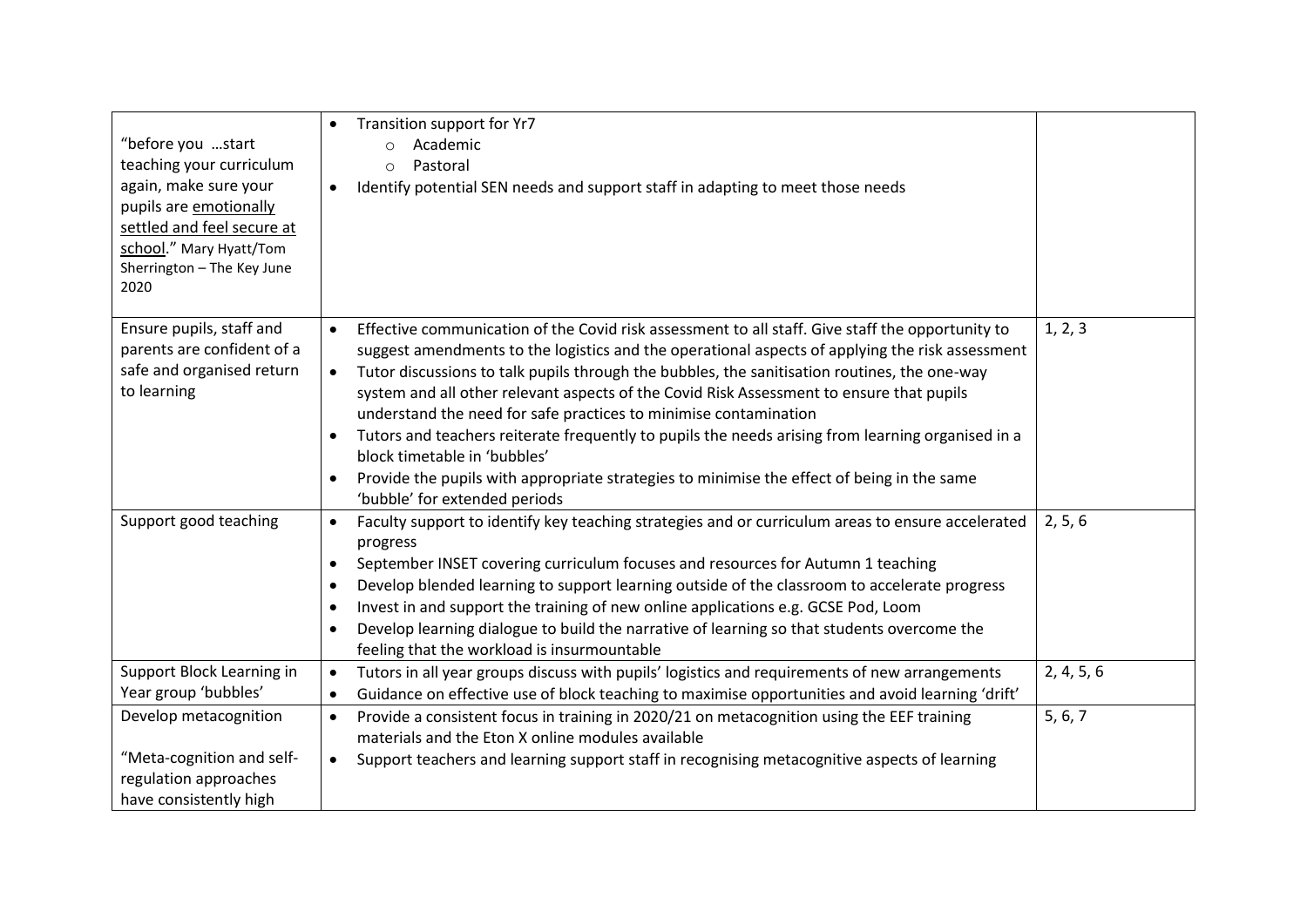| levels of impact, with<br>pupils making an average<br>of 8 months' additional<br>progress." - EEF<br>Literacy and numeracy interventions:                                                                                                                                                                                                                                                                                               | Support learning on the principles of developing pupils' effectiveness in planning, monitoring<br>$\bullet$<br>and evaluating                                                                                                                                                                                                                                                                                                                                                                                                                                                                                                                                                                                                                                                                                                                                                                                                                                                                                                                                                                                                                                                                                                                                                                                                                                                                                                                                                         |            |
|-----------------------------------------------------------------------------------------------------------------------------------------------------------------------------------------------------------------------------------------------------------------------------------------------------------------------------------------------------------------------------------------------------------------------------------------|---------------------------------------------------------------------------------------------------------------------------------------------------------------------------------------------------------------------------------------------------------------------------------------------------------------------------------------------------------------------------------------------------------------------------------------------------------------------------------------------------------------------------------------------------------------------------------------------------------------------------------------------------------------------------------------------------------------------------------------------------------------------------------------------------------------------------------------------------------------------------------------------------------------------------------------------------------------------------------------------------------------------------------------------------------------------------------------------------------------------------------------------------------------------------------------------------------------------------------------------------------------------------------------------------------------------------------------------------------------------------------------------------------------------------------------------------------------------------------------|------------|
|                                                                                                                                                                                                                                                                                                                                                                                                                                         |                                                                                                                                                                                                                                                                                                                                                                                                                                                                                                                                                                                                                                                                                                                                                                                                                                                                                                                                                                                                                                                                                                                                                                                                                                                                                                                                                                                                                                                                                       |            |
| Autumn Term:<br>English - reading/writing                                                                                                                                                                                                                                                                                                                                                                                               | Re-engage pupils with successful reading strategies<br>Increase pupil confidence in dealing with new and challenging texts - word, sentence and text<br>level                                                                                                                                                                                                                                                                                                                                                                                                                                                                                                                                                                                                                                                                                                                                                                                                                                                                                                                                                                                                                                                                                                                                                                                                                                                                                                                         | 1, 2, 4, 6 |
| From week 4 onwards<br>Reading comprehension<br>strategies "teach a range of<br>techniques that enable<br>pupils to comprehend the<br>meaning of what is<br>written" - "Successful<br>reading comprehension<br>approaches carefully select<br>activities for pupils<br>according to their reading<br>capabilities, and ensure<br>that texts provide an<br>effective, but not<br>overwhelming, challenge."<br><b>EEF recommendations</b> | Support pupils in strategies for accessing and internalising text<br>$\bullet$<br>Decoding technical vocabulary using different curricular texts<br>$\circ$<br>Recognising the sentence structures of different curricular texts<br>$\circ$<br>Recognising organisational structures of different curricular texts<br>$\circ$<br>Re-engage pupils with successful writing strategies<br>to reproduce model curricular texts<br>$\circ$<br>to develop generic text-type writing (inform, describe, explain, argue, persuade etc)<br>$\circ$<br>Organise pupils from Years 7-9 into catch-up groups. Use most recently available working at<br>$\bullet$<br>grades alongside evidence of engagement in lockdown work to prioritise. English and Maths<br>faculty to prioritise pupils based on AfL in weeks 1-3<br>Target pupils receive 3hrs of catch-up sessions initially to support re-engagement, rebuilding<br>$\bullet$<br>and increasing confidence<br>Select texts advised by faculty leads to support the technical and textual knowledge required in<br>$\bullet$<br>reading subject related texts<br>Devise booklets with cross-curricular focuses including stepped tasks that develop, practise and<br>٠<br>embed sequentially the skills required to decode, internalise, manipulate and utilise the content<br>Develop a simple writing task as assessment to gauge the impact of pupils' grasp of the reading<br>$\bullet$<br>skills - disseminate to Heads of Faculty |            |
| <b>Spring Term:</b><br>English - reading/writing<br>Intervention                                                                                                                                                                                                                                                                                                                                                                        | As above for reading/writing with targeted pupils<br>$\bullet$<br>Use diagnostic assessment to identify specific needs to target interventions<br>$\bullet$<br>Provide and plan regular sessions to sustain acquisition of competency and confidence<br>$\bullet$<br>Report to Heads of Faculty, Achievement Coordinators on subject-specific improvements in<br>$\bullet$<br>performance/outcome                                                                                                                                                                                                                                                                                                                                                                                                                                                                                                                                                                                                                                                                                                                                                                                                                                                                                                                                                                                                                                                                                     | 1, 2, 4, 6 |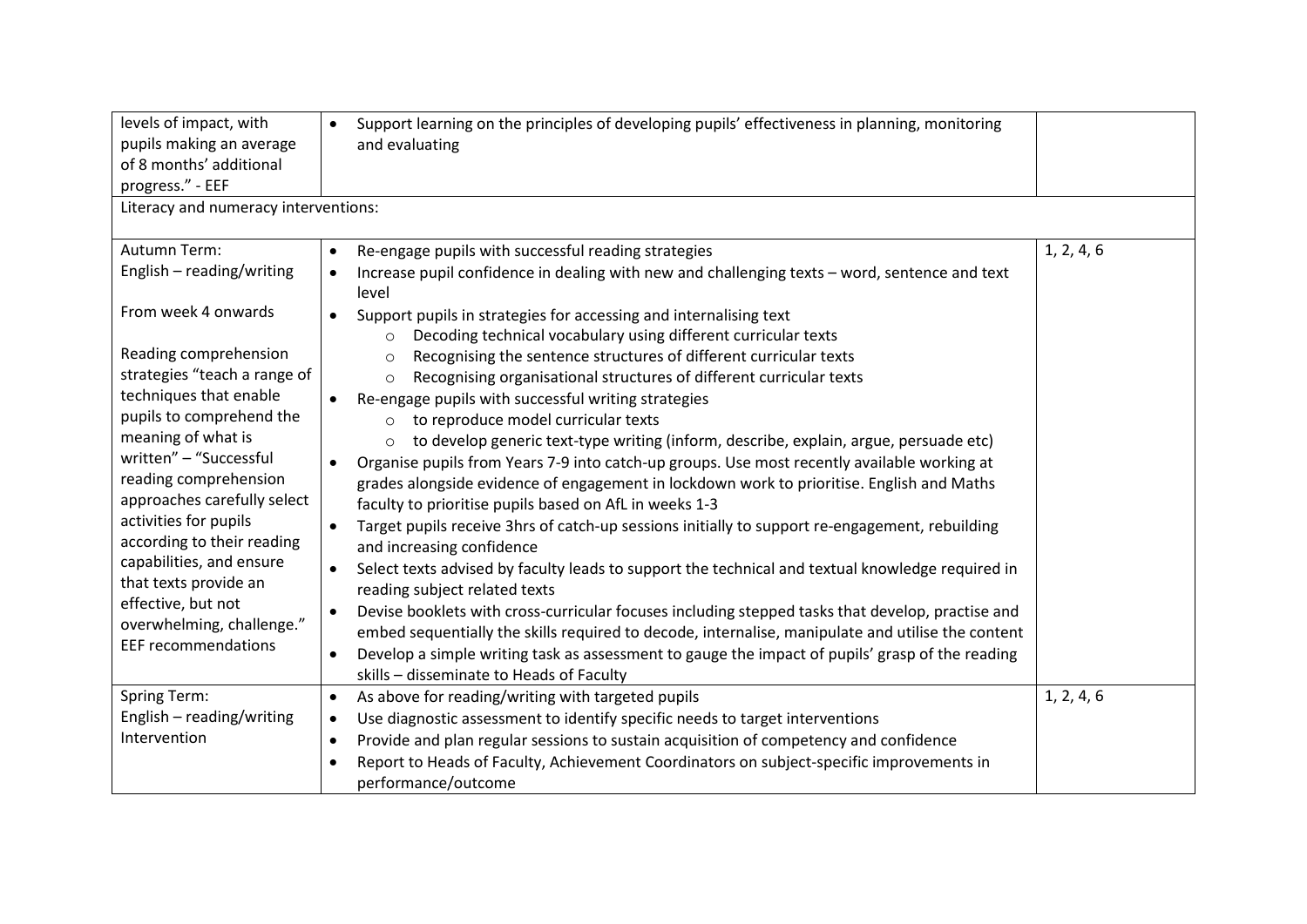|                           | Targeted pupils receive 6 hrs of intervention<br>$\bullet$                                                  |            |
|---------------------------|-------------------------------------------------------------------------------------------------------------|------------|
| <b>Summer Term</b>        | As above for interventions<br>$\bullet$                                                                     | 1, 2, 4, 6 |
| English - Intervention    | Cross-reference with end of year 'competency' targets - provide additional intervention for<br>$\bullet$    |            |
|                           | target pupils with clear gaps                                                                               |            |
|                           | Targeted pupils receive 6 hrs of intervention                                                               |            |
| Numeracy interventions    |                                                                                                             |            |
| Autumn Term               | Re-engage pupils with successful numeracy strategies                                                        | 1, 2, 4, 6 |
|                           | Increase pupil confidence in dealing with numeracy when encountered in subjects other than<br>٠             |            |
| From week 4 onwards       | maths                                                                                                       |            |
|                           | Re-build competency in:                                                                                     |            |
|                           | <b>Graphing and tabulating</b>                                                                              |            |
|                           | Averages and handling statistical data                                                                      |            |
|                           | Percentages<br>$\circ$                                                                                      |            |
|                           | Organise pupils from Years 7-9 into catch-up groups. Use most recently available working at                 |            |
|                           | grades alongside evidence of engagement in lockdown work to prioritise. English and Maths                   |            |
|                           | faculty to prioritise pupils based on AfL in weeks 1-3                                                      |            |
|                           | Target pupils receive 3hrs of catch-up sessions initially to support re-engagement, rebuilding<br>$\bullet$ |            |
|                           | and increasing confidence                                                                                   |            |
|                           | Focussed sessions investigating imbedded maths requirements of cross-curricular texts e.g.<br>$\bullet$     |            |
|                           | graphs or tables in geography text                                                                          |            |
|                           | Impact assessed through a short test after six sessions - report to relevant Heads of Faculty<br>٠          |            |
| <b>Spring Term</b>        | As above for targeted pupils<br>$\bullet$                                                                   | 1, 2, 4, 6 |
| Intervention              | Use diagnostic assessment to identify specific needs to target interventions<br>٠                           |            |
|                           | Provide regular sessions to sustain acquisition of competency and confidence<br>٠                           |            |
|                           | Report on subject-specific improvements in performance/outcome<br>$\bullet$                                 |            |
|                           | Targeted pupils receive 6 hrs of intervention<br>$\bullet$                                                  |            |
| <b>Summer Term</b>        | As above for interventions<br>$\bullet$                                                                     | 1, 2, 4, 6 |
|                           | Cross-reference with end of year 'competency' targets - provide additional intervention for<br>$\bullet$    |            |
|                           | target pupils with clear gaps                                                                               |            |
|                           | Targeted pupils receive 6 hrs of intervention<br>٠                                                          |            |
| One-to-one or small group | Provide tutors accurate information on pupil need, gaps in knowledge, skill and understanding in            | 1, 2, 4, 6 |
| tuition                   | literacy and numeracy                                                                                       |            |